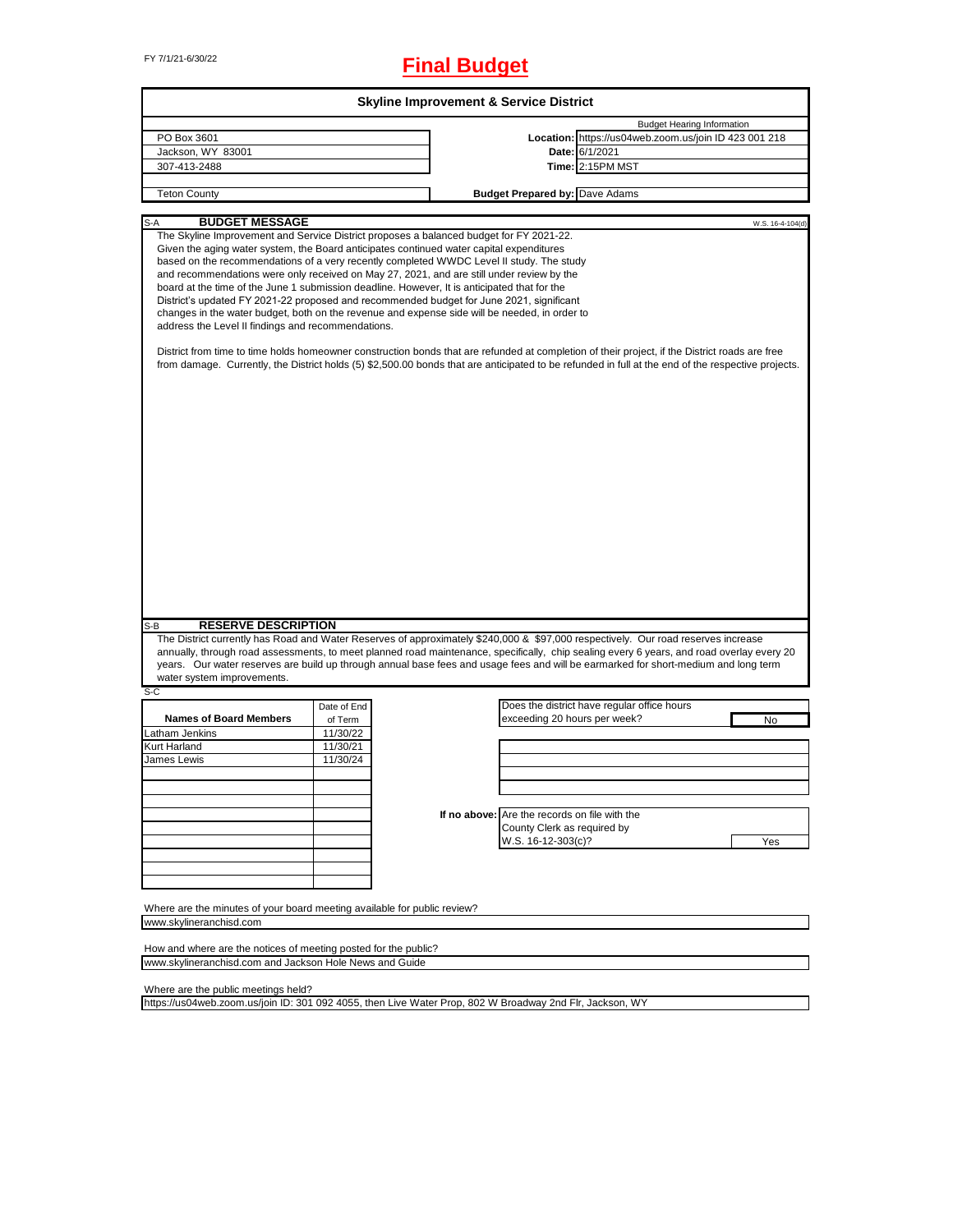# **FINAL BUDGET SUMMARY**

|       | <b>OVERVIEW</b>                                             | 2019-2020<br>Actual | 2020-2021<br>Estimated | 2021-2022<br>Proposed | <b>Final Approval</b> |
|-------|-------------------------------------------------------------|---------------------|------------------------|-----------------------|-----------------------|
|       |                                                             |                     |                        |                       |                       |
| $S-1$ | <b>Total Budgeted Expenditures</b>                          | \$284,551           | \$174,780              | \$194,071             | \$194,071             |
| $S-2$ | <b>Total Principal to Pay on Debt</b>                       | \$0                 | \$0                    | \$0                   | \$0                   |
| $S-3$ | <b>Total Change to Restricted Funds</b>                     | $-$110,553$         | $-$19,347$             | \$15,445              | \$15,445              |
|       |                                                             |                     |                        |                       |                       |
| $S-4$ | <b>Total General Fund and Forecasted Revenues Available</b> | \$461,393           | \$465,506              | \$428,613             | \$428,613             |
|       |                                                             |                     |                        |                       |                       |
| $S-5$ | <b>Amount requested from County Commissioners</b>           | \$196,265           | \$200.498              | \$208.026             | \$208,026             |
|       |                                                             |                     |                        |                       |                       |
| $S-6$ | <b>Additional Funding Needed:</b>                           |                     |                        | \$0                   | \$0                   |

|                   | <b>REVENUE SUMMARY</b>                                                          | 2019-2020           | 2020-2021              | 2021-2022                              | <b>Final Approval</b> |
|-------------------|---------------------------------------------------------------------------------|---------------------|------------------------|----------------------------------------|-----------------------|
|                   |                                                                                 | Actual              | Estimated              | Proposed                               |                       |
|                   |                                                                                 | \$0                 | \$0                    | \$0                                    | \$0                   |
| $S-7$<br>$S-8$    | <b>Operating Revenues</b>                                                       | \$163,686           | \$167,874              | \$164,226                              | \$164,226             |
| $S-9$             | Tax levy (From the County Treasurer)<br><b>Government Support</b>               | \$0                 | \$0                    | \$0                                    | \$0                   |
|                   | <b>Grants</b>                                                                   | \$0                 | \$0                    | \$0                                    | \$0                   |
| $S-10$<br>$S-11$  |                                                                                 | \$32,579            | \$32,624               | \$43,800                               | \$43,800              |
| $S-12$            | Other County Support (Not from Co. Treas.)<br><b>Miscellaneous</b>              | \$2.060             | \$1.940                | \$590                                  | \$590                 |
|                   | <b>Other Forecasted Revenue</b>                                                 |                     |                        |                                        |                       |
| $S-13$            |                                                                                 | \$0                 | \$0                    | \$0                                    | \$0                   |
| $S-14$            | <b>Total Revenue</b>                                                            |                     | \$202,438              | \$208,616                              | \$208,616             |
| FY 7/1/21-6/30/22 |                                                                                 |                     |                        | Skyline Improvement & Service District |                       |
|                   | <b>EXPENDITURE SUMMARY</b>                                                      | 2019-2020           | 2020-2021              | 2021-2022                              | <b>Final Approval</b> |
|                   |                                                                                 | Actual              | Estimated              | Proposed                               |                       |
|                   |                                                                                 |                     |                        |                                        |                       |
| $S-15$            | <b>Capital Outlay</b>                                                           | \$70,257            | \$57,739               | \$0                                    | \$0                   |
| $S-16$            | <b>Interest and Fees On Debt</b>                                                | \$0                 | \$0                    | \$0                                    | \$0                   |
| $S-17$            | <b>Administration</b>                                                           | \$25,210            | \$22,326               | \$26,670                               | \$26,670              |
| $S-18$            | <b>Operations</b>                                                               | \$75,681            | \$72,518               | \$123,750                              | \$123,750             |
| $S-19$            | <b>Indirect Costs</b>                                                           | \$2,850             | \$2,850                | \$2,950                                | \$2,950               |
| S-20R             | <b>Expenditures paid by Reserves</b>                                            | \$110,553           | \$19,347               | \$40,701                               | \$40,701              |
| $S-20$            | <b>Total Expenditures</b>                                                       | \$284,551           | \$174,780              | \$194,071                              | \$194,071             |
|                   |                                                                                 |                     |                        |                                        |                       |
|                   | <b>DEBT SUMMARY</b>                                                             | 2019-2020<br>Actual | 2020-2021<br>Estimated | 2021-2022<br>Proposed                  | <b>Final Approval</b> |
|                   |                                                                                 |                     |                        |                                        |                       |
| $S-21$            | <b>Principal Paid on Debt</b>                                                   | \$0                 | \$0                    | \$0                                    | \$0                   |
|                   |                                                                                 |                     |                        |                                        |                       |
|                   | <b>CASH AND INVESTMENTS</b>                                                     | 2019-2020           | 2020-2021              | 2021-2022                              |                       |
|                   |                                                                                 | Actual              | Estimated              | Proposed                               | <b>Final Approval</b> |
|                   |                                                                                 |                     |                        |                                        |                       |
| $S-22$            | <b>TOTAL GENERAL FUNDS</b>                                                      | \$263,068           | \$263,068              | \$219,997                              | \$219,997             |
|                   |                                                                                 |                     |                        |                                        |                       |
| $S-23$            | <b>Summary of Reserve Funds</b><br><b>Beginning Balance in Reserve Accounts</b> |                     |                        |                                        |                       |
| $S-24$            | a. Sinking and Debt Service Funds                                               | \$0                 | \$0                    | \$0                                    | \$0                   |
| $S-25$            | b. Reserves                                                                     | \$217,969           | \$107,416              | \$88,069                               | \$88,069              |
| $S-26$            | c. Bond Funds                                                                   | \$0                 | \$0                    | \$0                                    | \$0                   |
|                   | Total Reserves (a+b+c)                                                          | \$217,969           | \$107.416              | \$88,069                               | \$88,069              |
| $S-27$            | Amount to be added                                                              |                     |                        |                                        |                       |
| $S-28$            | a. Sinking and Debt Service Funds                                               | \$0                 | \$0                    | \$0                                    | \$0                   |
| $S-29$            | b. Reserves                                                                     | \$0                 | \$0                    | \$56,146                               | \$56,146              |
| $S-30$            | c. Bond Funds                                                                   | \$0                 | \$0                    | \$0                                    | \$0                   |
|                   | Total to be added (a+b+c)                                                       | \$0                 | \$0                    | \$56.146                               | \$56,146              |
|                   |                                                                                 |                     |                        |                                        |                       |
| $S-31$            | Subtotal                                                                        | \$217,969           | \$107,416              | \$144,215                              | \$144,215             |
| $S-32$            | <b>Less Total to be spent</b>                                                   | \$110,553           | \$19,347               | \$40,701                               | \$40,701              |
| $S-33$            | TOTAL RESERVES AT END OF FISCAL YEAR                                            | \$107,416           | $$88,\overline{069}$   | \$103,514                              | \$103,514             |
|                   |                                                                                 |                     |                        |                                        | <b>End of Summary</b> |

5/20/2021 161945 Date adopted by Special District

*Budget Officer / District Official (if not same as "Submitted by")*

| <b>DISTRICT ADDRESS: PO Box 3601</b> | <b>PREPARED BY: Dave Adams</b> |
|--------------------------------------|--------------------------------|
| Jackson, WY 83001                    |                                |

**DISTRICT PHONE:** 307-413-2488

1/23/19 *Form approved by Wyoming Department of Audit, Public Funds Division Prepared in compliance with the Uniform Municipal Fiscal Procedures Act (W.S. 16-4-101 through 124) as it applies.*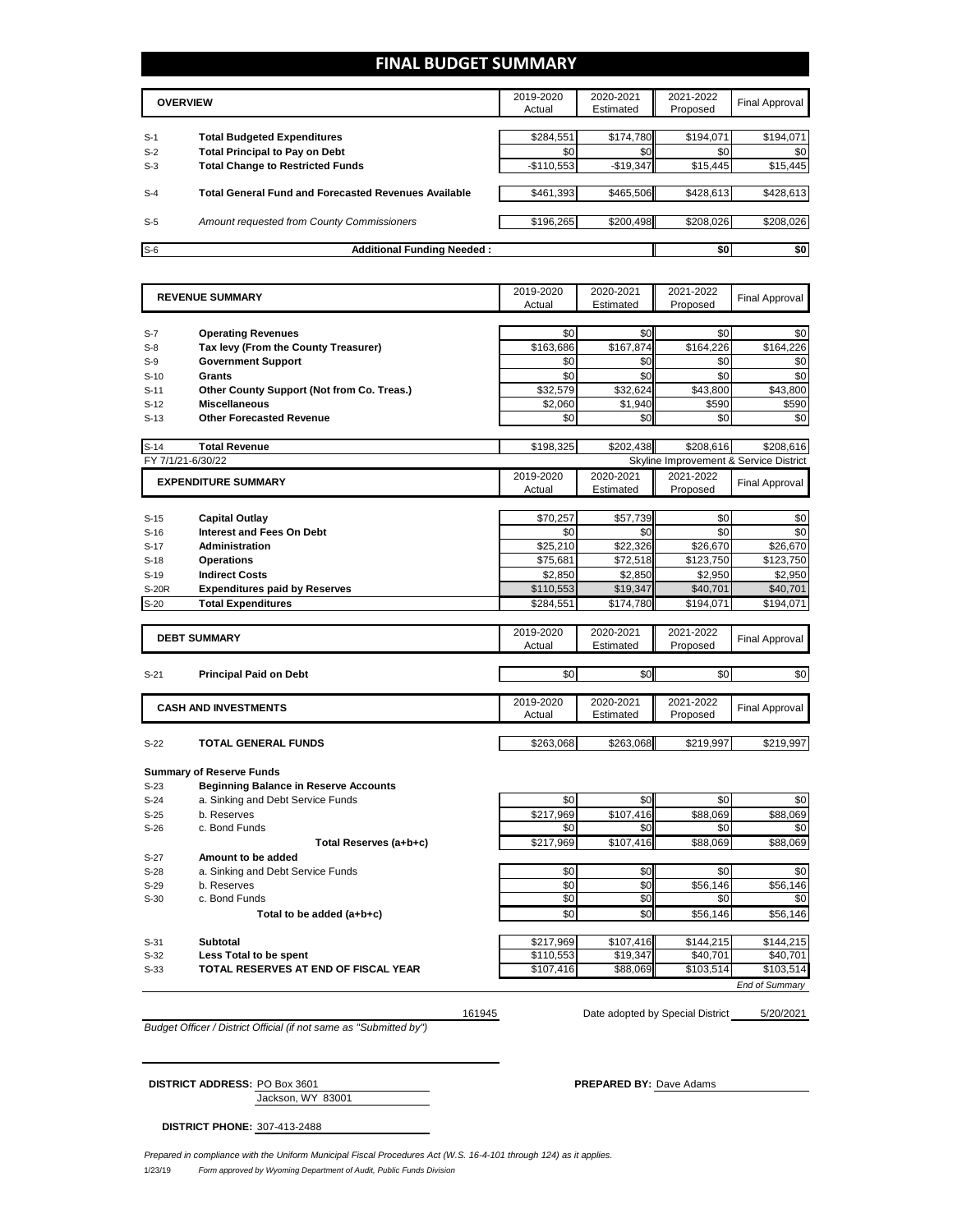# **Final Budget**

Skyline Improvement & Service District

**NAME OF DISTRICT/BOARD**

**FYE** 6/30/2022

|           | PROPERTY TAXES AND ASSESSMENTS                                                         |           |           |           |                       |
|-----------|----------------------------------------------------------------------------------------|-----------|-----------|-----------|-----------------------|
|           |                                                                                        |           |           |           |                       |
|           |                                                                                        | 2019-2020 | 2020-2021 | 2021-2022 | <b>Final Approval</b> |
| $R-1$     |                                                                                        | Actual    | Estimated | Proposed  |                       |
| $R-1.1$   | <b>Property Taxes and Assessments Received</b><br>Tax Levy (From the County Treasurer) | \$163,686 | \$167,874 | \$164,226 | \$164,226             |
| $R-1.2$   | <b>Other County Support</b>                                                            | \$32,579  | \$32,624  | \$43,800  | \$43,800              |
|           |                                                                                        |           |           |           |                       |
|           | <b>FORECASTED REVENUE</b>                                                              |           |           |           |                       |
|           |                                                                                        |           |           |           |                       |
|           |                                                                                        | 2019-2020 | 2020-2021 | 2021-2022 | <b>Final Approval</b> |
|           |                                                                                        | Actual    | Estimated | Proposed  |                       |
| $R-2$     | <b>Revenues from Other Governments</b>                                                 |           |           |           |                       |
| $R-2.1$   | State Aid                                                                              |           |           |           |                       |
| $R-2.2$   | Additional County Aid (non-treasurer)                                                  |           |           |           |                       |
| $R - 2.3$ | City (or Town) Aid                                                                     |           |           |           |                       |
| $R - 2.4$ | Other (Specify)                                                                        |           |           |           |                       |
| $R - 2.5$ | <b>Total Government Support</b>                                                        | \$0       | \$0       | \$0       | \$0                   |
| $R-3$     | <b>Operating Revenues</b>                                                              |           |           |           |                       |
| $R-3.1$   | <b>Customer Charges</b>                                                                |           |           |           |                       |
| $R - 3.2$ | Sales of Goods or Services                                                             |           |           |           |                       |
| $R - 3.3$ | <b>Other Assessments</b>                                                               |           |           |           |                       |
| $R - 3.4$ | <b>Total Operating Revenues</b>                                                        | \$0       | \$0       | \$0       | \$0                   |
| $R-4$     | Grants                                                                                 |           |           |           |                       |
| $R - 4.1$ | <b>Direct Federal Grants</b>                                                           |           |           |           |                       |
| $R - 4.2$ | <b>Federal Grants thru State Agencies</b>                                              |           |           |           |                       |
| $R - 4.3$ | <b>Grants from State Agencies</b>                                                      |           |           |           |                       |
| $R - 4.4$ | <b>Total Grants</b>                                                                    | \$0       | \$0       | \$0       | \$0                   |
| $R-5$     | <b>Miscellaneous Revenue</b>                                                           |           |           |           |                       |
| $R - 5.1$ | Interest                                                                               | \$2,060   | \$1,940   | \$590     | \$590                 |
| $R - 5.2$ | Other: Specify                                                                         |           |           |           |                       |
| $R - 5.3$ | Other: Additional                                                                      |           |           |           |                       |
| $R - 5.4$ | <b>Total Miscellaneous</b>                                                             | \$2,060   | \$1,940   | \$590     | \$590                 |
| $R - 5.5$ | <b>Total Forecasted Revenue</b>                                                        | \$2,060   | \$1,940   | \$590     | \$590                 |
| $R-6$     | <b>Other Forecasted Revenue</b>                                                        |           |           |           |                       |
| $R - 6.1$ | a. Other past due-as estimated by Co. Treas.                                           |           |           |           |                       |
| $R - 6.2$ | b. Other forecasted revenue (specify):                                                 |           |           |           |                       |
| $R-6.3$   |                                                                                        |           |           |           |                       |
| $R-6.4$   |                                                                                        |           |           |           |                       |
| $R - 6.5$ |                                                                                        |           |           |           |                       |
| $R-6.6$   | Total Other Forecasted Revenue (a+b)                                                   | \$0       | \$0       | \$0       | \$0                   |
|           |                                                                                        |           |           |           |                       |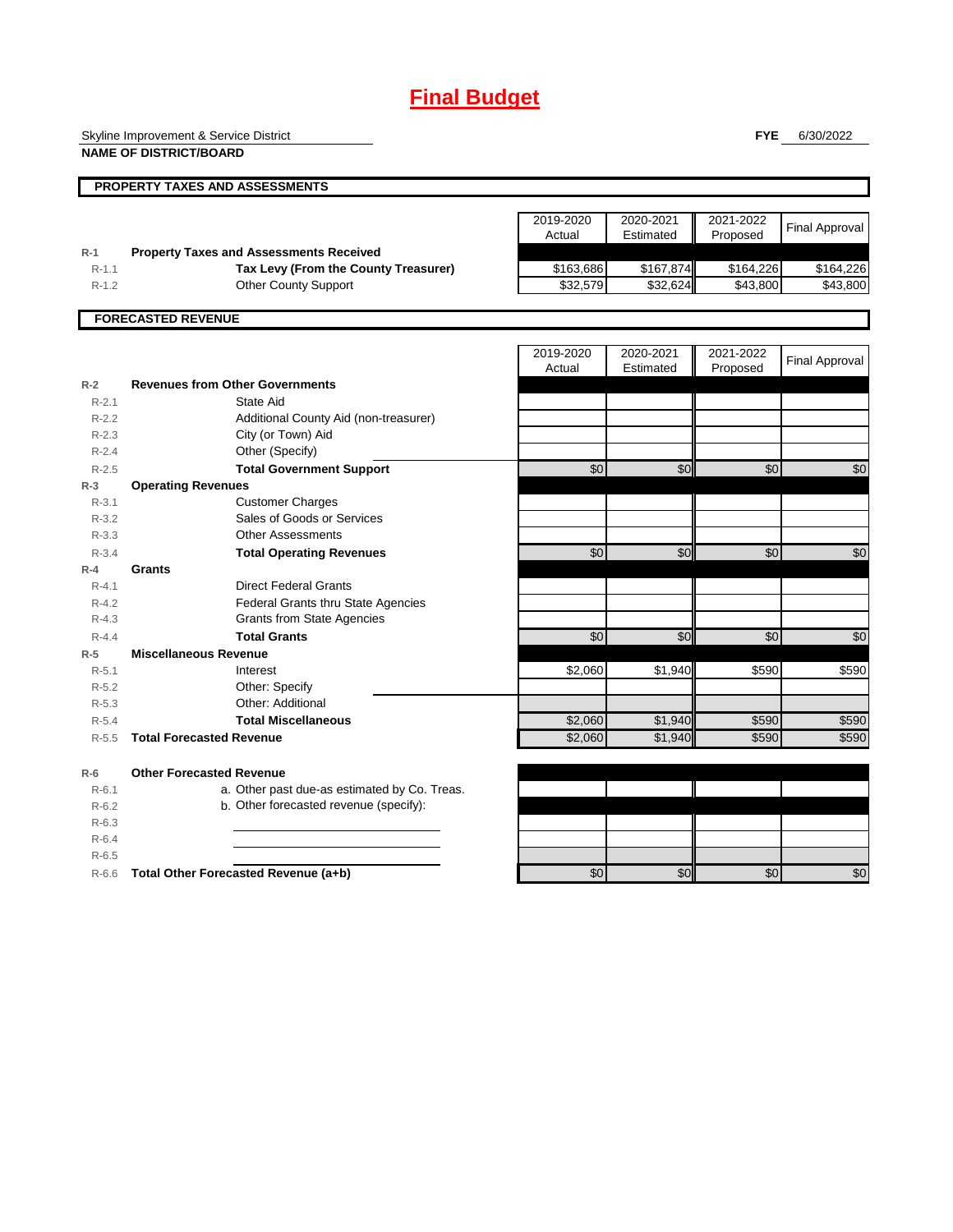# **CAPITAL OUTLAY BUDGET**

| $E-1$     | <b>Capital Outlay</b> |                         |
|-----------|-----------------------|-------------------------|
| $E - 1.1$ |                       | Real Property           |
| $E - 1.2$ |                       | Vehicles                |
| $E - 1.3$ |                       | <b>Office Equipment</b> |
| $F-14$    |                       | Other (Specify)         |
| $F-1.5$   |                       |                         |
| $E - 1.6$ |                       |                         |
| $E - 1.7$ |                       |                         |
| E-1.8     | TOTAL CAPITAL OUTLAY  |                         |

|           |                             |                      | 2019-2020 | 2020-2021 | 2021-2022 |                |
|-----------|-----------------------------|----------------------|-----------|-----------|-----------|----------------|
|           |                             |                      | Actual    | Estimated | Proposed  | Final Approval |
|           | <b>Capital Outlay</b>       |                      |           |           |           |                |
| $E-1.1$   |                             | <b>Real Property</b> | \$70,257  | \$57,739  | \$0       |                |
| $E-1.2$   |                             | Vehicles             |           |           |           |                |
| $E-1.3$   |                             | Office Equipment     |           |           |           |                |
| $E - 1.4$ |                             | Other (Specify)      |           |           |           |                |
| $E-1.5$   |                             |                      |           |           |           |                |
| $E-1.6$   |                             |                      |           |           |           |                |
| $E - 1.7$ |                             |                      |           |           |           |                |
| $E-1.8$   | <b>TOTAL CAPITAL OUTLAY</b> |                      | \$70,257  | \$57,739  | \$0       | \$0            |

### **ADMINISTRATION BUDGET**

|           |                                      |                                 | Actual   | Estimated |
|-----------|--------------------------------------|---------------------------------|----------|-----------|
| $E-2$     | <b>Personnel Services</b>            |                                 |          |           |
| $E - 2.1$ |                                      | Administrator                   |          |           |
| $E - 2.2$ |                                      | Secretary                       |          |           |
| $E - 2.3$ |                                      | Clerical                        |          |           |
| $E - 2.4$ |                                      | Other (Specify)                 |          |           |
| $E - 2.5$ |                                      |                                 |          |           |
| $E - 2.6$ |                                      |                                 |          |           |
| $E - 2.7$ |                                      |                                 |          |           |
| $E-3$     | <b>Board Expenses</b>                |                                 |          |           |
| $E - 3.1$ |                                      | Travel                          |          |           |
| $E - 3.2$ |                                      | Mileage                         |          |           |
| $E - 3.3$ |                                      | Other (Specify)                 |          |           |
| $E - 3.4$ |                                      | Treasurer bonding fee           |          | \$0       |
| $E - 3.5$ |                                      |                                 |          |           |
| $E - 3.6$ |                                      |                                 |          |           |
| $E-4$     | <b>Contractual Services</b>          |                                 |          |           |
| $E - 4.1$ |                                      | Legal                           | \$410    | \$410     |
| $E - 4.2$ |                                      | Accounting/Auditing             | \$23,786 | \$20,944  |
| $E - 4.3$ |                                      | Other (Specify)                 |          |           |
| $E-4.4$   |                                      | Website Admin                   | \$394    | \$361     |
| $E - 4.5$ |                                      |                                 |          |           |
| $E - 4.6$ |                                      |                                 |          |           |
| $E-5$     | <b>Other Administrative Expenses</b> |                                 |          |           |
| $E - 5.1$ |                                      | <b>Office Supplies</b>          | \$305    | \$305     |
| $E - 5.2$ |                                      | Office equipment, rent & repair |          |           |
| $E - 5.3$ |                                      | Education                       |          |           |
| $E - 5.4$ |                                      | Registrations                   |          |           |
| $E - 5.5$ |                                      | Other (Specify)                 |          |           |
| $E - 5.6$ |                                      | Postage                         | \$27     | \$18      |
| $E - 5.7$ |                                      | Advertising                     | \$288    | \$288     |
| $E - 5.8$ |                                      |                                 |          |           |
| $E-6$     | <b>TOTAL ADMINISTRATION</b>          |                                 | \$25,210 | \$22,326  |

|                          |                                      | 2019-2020 | 2020-2021 | 2021-2022 | <b>Final Approval</b> |
|--------------------------|--------------------------------------|-----------|-----------|-----------|-----------------------|
|                          |                                      | Actual    | Estimated | Proposed  |                       |
| $\overline{a}$           | <b>Personnel Services</b>            |           |           |           |                       |
| $E - 2.1$                | Administrator                        |           |           |           |                       |
| $E - 2.2$                | Secretary                            |           |           |           |                       |
| $E - 2.3$                | Clerical                             |           |           |           |                       |
| $E - 2.4$                | Other (Specify)                      |           |           |           |                       |
| $E - 2.5$                |                                      |           |           |           |                       |
| $E - 2.6$                |                                      |           |           |           |                       |
| $E - 2.7$                |                                      |           |           |           |                       |
| $\overline{\phantom{a}}$ | <b>Board Expenses</b>                |           |           |           |                       |
| $E - 3.1$                | Travel                               |           |           |           |                       |
| $E - 3.2$                | Mileage                              |           |           |           |                       |
| $E - 3.3$                | Other (Specify)                      |           |           |           |                       |
| $E - 3.4$                | Treasurer bonding fee                |           | \$0       | \$170     | \$170                 |
| $E - 3.5$                |                                      |           |           |           |                       |
| $E - 3.6$                |                                      |           |           |           |                       |
| Ļ.                       | <b>Contractual Services</b>          |           |           |           |                       |
| $E - 4.1$                | Legal                                | \$410     | \$410     | \$3,000   | \$3,000               |
| $E - 4.2$                | Accounting/Auditing                  | \$23,786  | \$20,944  | \$21,500  | \$21,500              |
| $E - 4.3$                | Other (Specify)                      |           |           |           |                       |
| $E - 4.4$                | Website Admin                        | \$394     | \$361     | \$600     | \$600                 |
| $E - 4.5$                |                                      |           |           |           |                       |
| $E - 4.6$                |                                      |           |           |           |                       |
| 5                        | <b>Other Administrative Expenses</b> |           |           |           |                       |
| $E - 5.1$                | <b>Office Supplies</b>               | \$305     | \$305     | \$600     | \$600                 |
| $E - 5.2$                | Office equipment, rent & repair      |           |           |           |                       |
| $E - 5.3$                | Education                            |           |           |           |                       |
| $E - 5.4$                | Registrations                        |           |           |           |                       |
| $E - 5.5$                | Other (Specify)                      |           |           |           |                       |
| $E - 5.6$                | Postage                              | \$27      | \$18      |           |                       |
| $E - 5.7$                | Advertising                          | \$288     | \$288     | \$800     | \$800                 |
| $E - 5.8$                |                                      |           |           |           |                       |
| ì                        | <b>TOTAL ADMINISTRATION</b>          | \$25,210  | \$22,326  | \$26,670  | \$26,670              |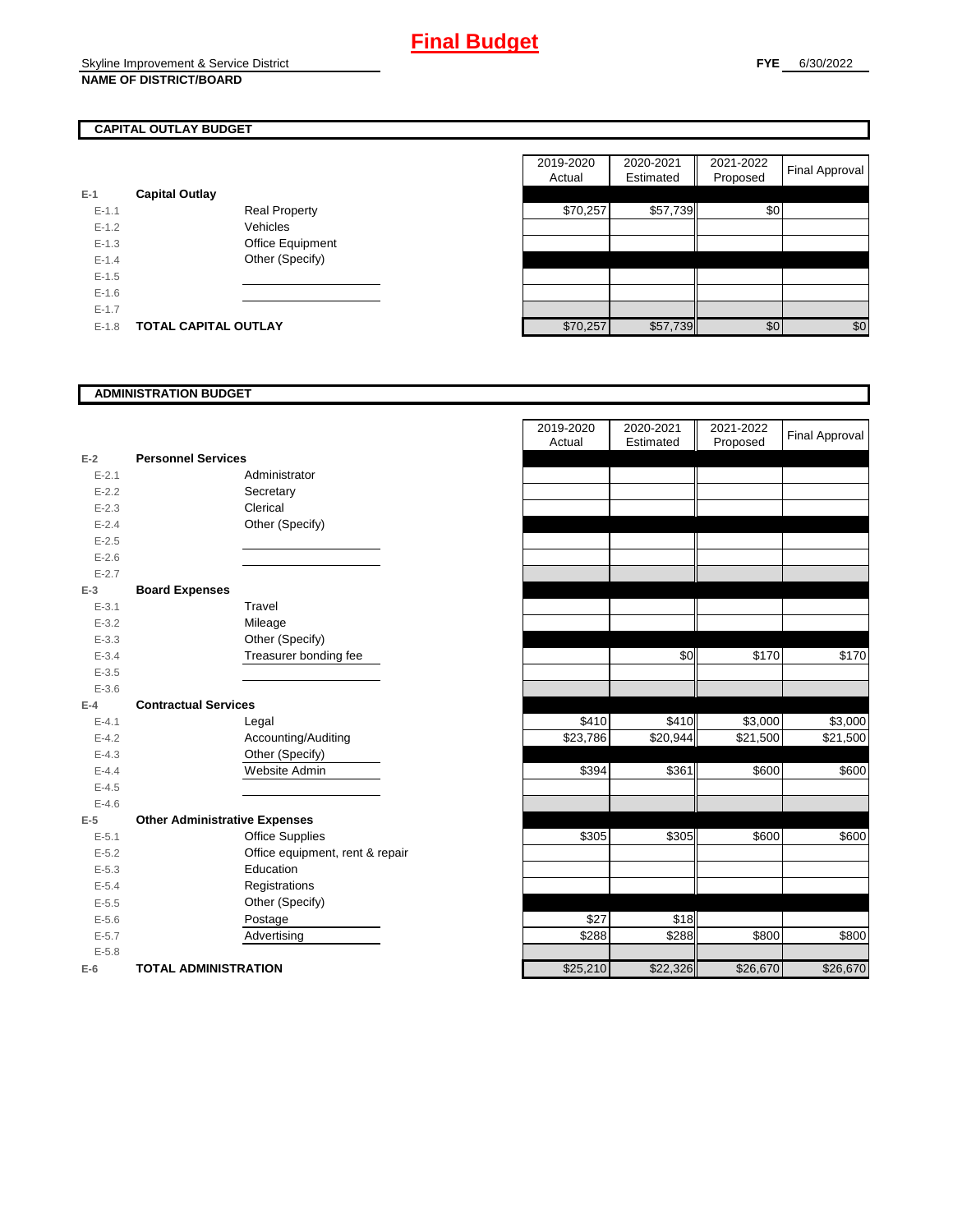## **OPERATIONS BUDGET**

|           |                                        |                          | , www.   |
|-----------|----------------------------------------|--------------------------|----------|
| $E-7$     | <b>Personnel Services</b>              |                          |          |
| $E - 7.1$ |                                        | Wages--Operations        |          |
| $E - 7.2$ |                                        | <b>Service Contracts</b> |          |
| $E - 7.3$ |                                        | Other (Specify)          |          |
| $E - 7.4$ |                                        |                          |          |
| $E - 7.5$ |                                        |                          |          |
| $E - 7.6$ |                                        |                          |          |
| $E-8$     | <b>Travel</b>                          |                          |          |
| $E - 8.1$ |                                        | Mileage                  |          |
| $E - 8.2$ |                                        | Other (Specify)          |          |
| $E - 8.3$ |                                        |                          |          |
| $E - 8.4$ |                                        |                          |          |
| $E - 8.5$ |                                        |                          |          |
| $E-9$     | <b>Operating supplies (List)</b>       |                          |          |
| $E-9.1$   |                                        |                          |          |
| $E - 9.2$ |                                        |                          |          |
| $E - 9.3$ |                                        |                          |          |
| $E - 9.4$ |                                        |                          |          |
| $E - 9.5$ |                                        |                          |          |
| $E-10$    | <b>Program Services (List)</b>         |                          |          |
| $E-10.1$  |                                        |                          |          |
| $E-10.2$  |                                        |                          |          |
| $E-10.3$  |                                        |                          |          |
| $E-10.4$  |                                        |                          |          |
| $E-10.5$  |                                        |                          |          |
| $E-11$    | <b>Contractual Arrangements (List)</b> |                          |          |
| $E-11.1$  |                                        | <b>Water Operations</b>  | \$5,323  |
| $E-11.2$  |                                        | Contract Labor           | \$9,138  |
| $E-11.3$  |                                        | Snow Removal             | \$29,298 |
| $E-11.4$  |                                        | <b>Water Testing</b>     | \$1,987  |
| $E-11.5$  |                                        | see additional details   |          |
| $E-12$    | <b>Other operations (Specify)</b>      |                          |          |
| $E-12.1$  |                                        | <b>Utilities</b>         | \$4,808  |
| $E-12.2$  |                                        | Repairs and Maintenance  | \$23,074 |
| $E-12.3$  |                                        | Road Signage             | \$2,045  |
| $E-12.4$  |                                        | Water Leak Detection     | \$8      |
| $E-12.5$  |                                        | see additional details   |          |
| $E-13$    | <b>TOTAL OPERATIONS</b>                |                          | \$75,681 |

|                |                                        | 2019-2020<br>Actual | 2020-2021<br>Estimated | 2021-2022<br>Proposed | <b>Final Approval</b> |
|----------------|----------------------------------------|---------------------|------------------------|-----------------------|-----------------------|
| $\overline{7}$ | <b>Personnel Services</b>              |                     |                        |                       |                       |
| $E - 7.1$      | Wages--Operations                      |                     |                        |                       |                       |
| $E - 7.2$      | <b>Service Contracts</b>               |                     |                        |                       |                       |
| $E - 7.3$      | Other (Specify)                        |                     |                        |                       |                       |
| $E - 7.4$      |                                        |                     |                        |                       |                       |
| $E - 7.5$      |                                        |                     |                        |                       |                       |
| $E - 7.6$      |                                        |                     |                        |                       |                       |
| 8              | <b>Travel</b>                          |                     |                        |                       |                       |
| $E - 8.1$      | Mileage                                |                     |                        |                       |                       |
| $E - 8.2$      | Other (Specify)                        |                     |                        |                       |                       |
| $E - 8.3$      |                                        |                     |                        |                       |                       |
| $E - 8.4$      |                                        |                     |                        |                       |                       |
| $E - 8.5$      |                                        |                     |                        |                       |                       |
| 9              | <b>Operating supplies (List)</b>       |                     |                        |                       |                       |
| $E - 9.1$      |                                        |                     |                        |                       |                       |
| $E - 9.2$      |                                        |                     |                        |                       |                       |
| $E-9.3$        |                                        |                     |                        |                       |                       |
| $E - 9.4$      |                                        |                     |                        |                       |                       |
| $E - 9.5$      |                                        |                     |                        |                       |                       |
| $10^{\circ}$   | <b>Program Services (List)</b>         |                     |                        |                       |                       |
| $E-10.1$       |                                        |                     |                        |                       |                       |
| $E-10.2$       |                                        |                     |                        |                       |                       |
| $E-10.3$       |                                        |                     |                        |                       |                       |
| $E-10.4$       |                                        |                     |                        |                       |                       |
| $E-10.5$       |                                        |                     |                        |                       |                       |
| $11 -$         | <b>Contractual Arrangements (List)</b> |                     |                        |                       |                       |
| $E-11.1$       | <b>Water Operations</b>                | \$5,323             | \$4,855                | \$5,400               | \$5,400               |
| $E-11.2$       | Contract Labor                         | \$9,138             | \$9,497                | \$19,500              | \$19,500              |
| $E-11.3$       | Snow Removal                           | \$29,298            | \$29,298               | \$31,000              | \$31,000              |
| $E-11.4$       | <b>Water Testing</b>                   | \$1,987             | \$1,967                | \$500                 | \$500                 |
| $E-11.5$       | see additional details                 |                     |                        | \$8,000               | \$8,000               |
| 12             | <b>Other operations (Specify)</b>      |                     |                        |                       |                       |
| $E-12.1$       | <b>Utilities</b>                       | \$4,808             | \$4,592                | \$5,000               | \$5,000               |
| $E-12.2$       | Repairs and Maintenance                | \$23,074            | \$22,309               | \$38,850              | \$38,850              |
| $E-12.3$       | Road Signage                           | \$2,045             |                        |                       |                       |
| $E-12.4$       | Water Leak Detection                   | \$8                 |                        |                       |                       |
| $E-12.5$       | see additional details                 |                     |                        | \$15,500              | \$15,500              |
| $-13$          | <b>TOTAL OPERATIONS</b>                | \$75,681            | \$72,518               | \$123,750             | \$123,750             |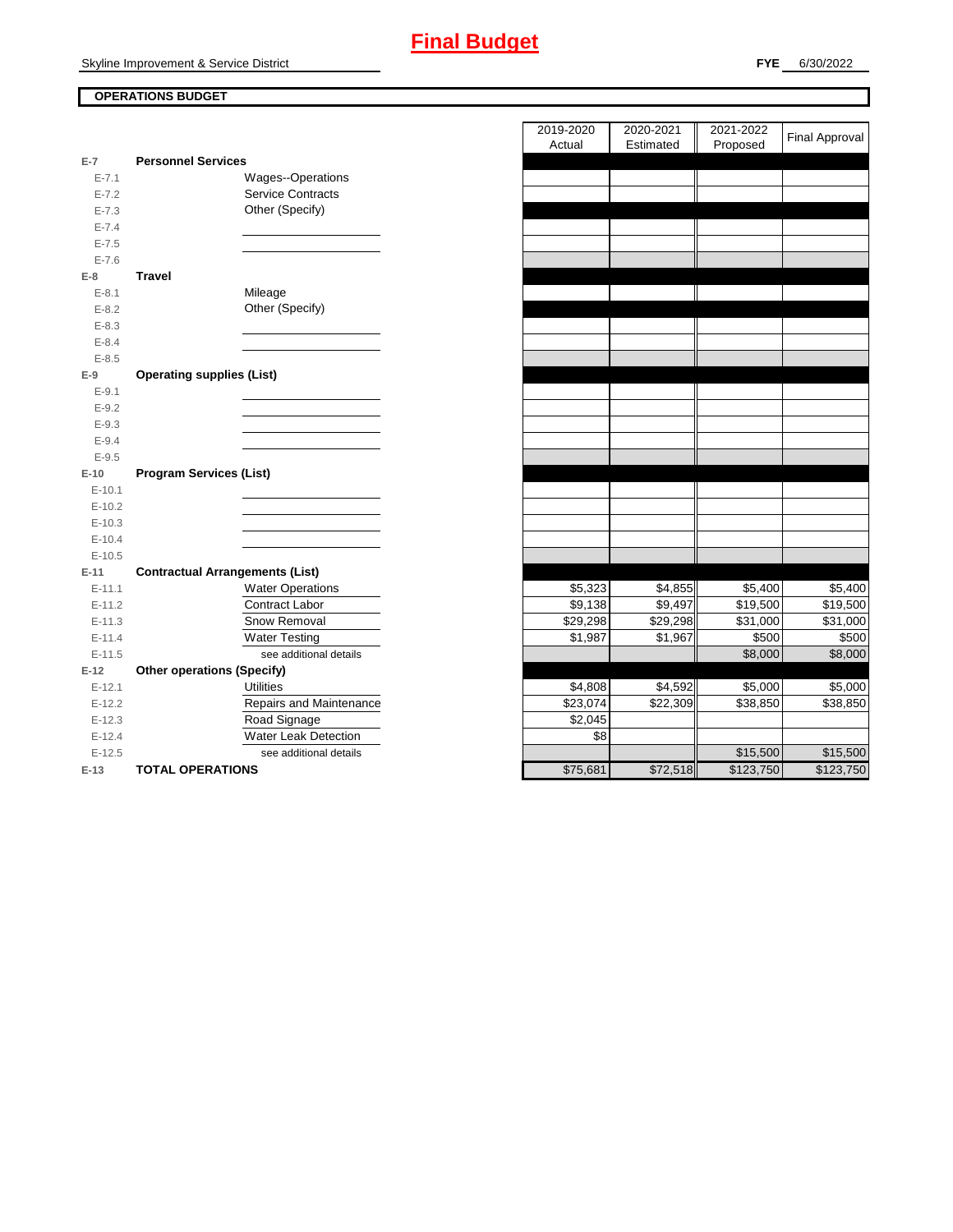# **Final Budget**

Skyline Improvement & Service District

## **INDIRECT COSTS BUDGET**

| E-14       | <b>Insurance</b>            |                               |
|------------|-----------------------------|-------------------------------|
| $E-14.1$   |                             | Liability                     |
| $E-14.2$   |                             | <b>Buildings and vehicles</b> |
| $E-14.3$   |                             | Equipment                     |
| $E-14.4$   |                             | Other (Specify)               |
| $E-14.5$   |                             |                               |
| $E - 14.6$ |                             |                               |
| $F-147$    |                             |                               |
| $E-15$     | Indirect payroll costs:     |                               |
| $F-151$    |                             | FICA (Social Security) taxes  |
| $F-152$    |                             | <b>Workers Compensation</b>   |
| $E-15.3$   |                             | <b>Unemployment Taxes</b>     |
| $E-15.4$   |                             | Retirement                    |
| $E-15.5$   |                             | Health Insurance              |
| $E - 15.6$ |                             | Other (Specify)               |
| $E-15.7$   |                             |                               |
| $E-15.8$   |                             |                               |
| $E-15.9$   |                             |                               |
|            |                             |                               |
| $E-17$     | <b>TOTAL INDIRECT COSTS</b> |                               |

|          |                             |                              | 2019-2020<br>Actual | 2020-2021<br>Estimated | 2021-2022<br>Proposed | <b>Final Approval</b> |
|----------|-----------------------------|------------------------------|---------------------|------------------------|-----------------------|-----------------------|
| 14       | Insurance                   |                              |                     |                        |                       |                       |
| $E-14.1$ |                             | Liability                    | \$1,350             | \$1,350                | \$1,450               | \$1,450               |
| $E-14.2$ |                             | Buildings and vehicles       |                     |                        |                       |                       |
| $E-14.3$ |                             | Equipment                    | \$1,500             | \$1,500                | \$1,500               | \$1,500               |
| $E-14.4$ |                             | Other (Specify)              |                     |                        |                       |                       |
| $E-14.5$ |                             |                              |                     |                        |                       |                       |
| $E-14.6$ |                             |                              |                     |                        |                       |                       |
| $E-14.7$ |                             |                              |                     |                        |                       |                       |
| 15       | Indirect payroll costs:     |                              |                     |                        |                       |                       |
| $E-15.1$ |                             | FICA (Social Security) taxes |                     |                        |                       |                       |
| $E-15.2$ |                             | <b>Workers Compensation</b>  |                     |                        |                       |                       |
| $E-15.3$ |                             | <b>Unemployment Taxes</b>    |                     |                        |                       |                       |
| $E-15.4$ |                             | Retirement                   |                     |                        |                       |                       |
| $E-15.5$ |                             | Health Insurance             |                     |                        |                       |                       |
| $E-15.6$ |                             | Other (Specify)              |                     |                        |                       |                       |
| $E-15.7$ |                             |                              |                     |                        |                       |                       |
| $E-15.8$ |                             |                              |                     |                        |                       |                       |
| $E-15.9$ |                             |                              |                     |                        |                       |                       |
|          |                             |                              |                     |                        |                       |                       |
| 17       | <b>TOTAL INDIRECT COSTS</b> |                              | \$2,850             | \$2,850                | \$2,950               | \$2,950               |

#### **DEBT SERVICE BUDGET**

|         |                           | 2019-2020 | 2020-2021 | 2021-2022 |                       |
|---------|---------------------------|-----------|-----------|-----------|-----------------------|
|         |                           | Actual    | Estimated | Proposed  | <b>Final Approval</b> |
| $D-1$   | <b>Debt Service</b>       |           |           |           |                       |
| $D-1.1$ | Principal                 |           |           |           |                       |
| $D-1.2$ | Interest                  |           |           |           |                       |
| $D-1.3$ | Fees                      |           |           |           |                       |
| $D-2$   | <b>TOTAL DEBT SERVICE</b> | \$0       | \$0       | \$0       | \$0                   |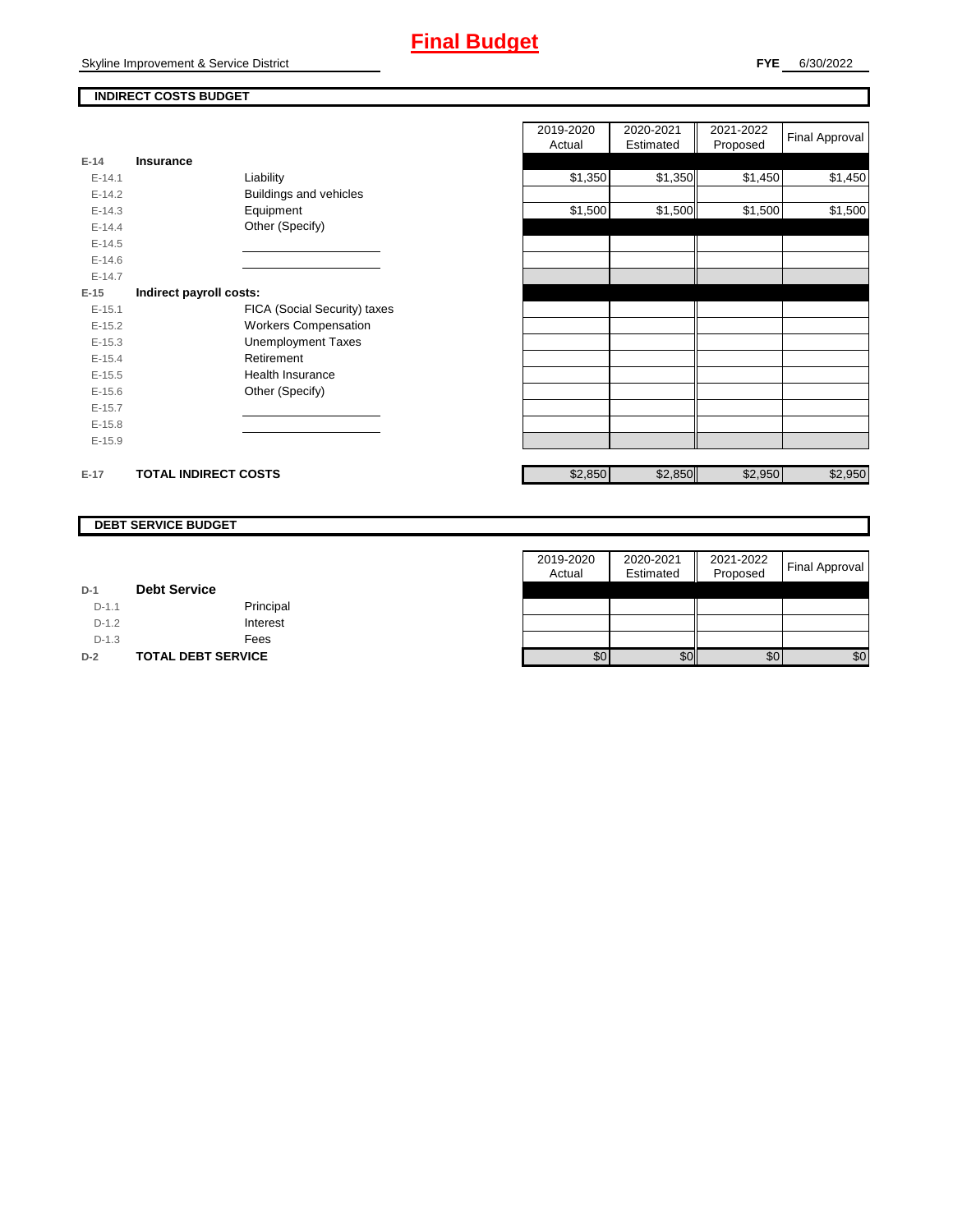|         |                                                     | End of Year | <b>Beginning</b> | <b>Beginning</b> |                |
|---------|-----------------------------------------------------|-------------|------------------|------------------|----------------|
|         |                                                     | 2019-2020   | 2020-2021        | 2021-2022        |                |
| $C-1$   | <b>Balances at Beginning of Fiscal Year</b>         | Actual      | Estimated        | Proposed         | Final Approval |
| $C-1.1$ | General Fund Checking Account Balance               | \$747       | \$747            | \$750            | \$750          |
| $C-1.2$ | Savings and Investments Account Balance             | \$262,321   | \$262,321        | \$219,247        | \$219,247      |
| $C-1.3$ | General Fund CD Balance                             |             | \$0 <sub>1</sub> |                  |                |
| $C-1.4$ | All Other Funds                                     |             | \$0 <sub>1</sub> |                  |                |
| $C-1.5$ | Reserves (From Below)                               | \$107,416   | \$107,416        | \$103,514        | \$103,514      |
| $C-1.6$ | <b>Total Estimated Cash and Investments on Hand</b> | \$370,484   | \$370,484        | \$323,511        | \$323,511      |
|         |                                                     |             |                  |                  |                |
| $C-2$   | <b>General Fund Reductions:</b>                     |             |                  |                  |                |
| $C-2.1$ | a. Unpaid bills at FYE                              |             |                  |                  |                |
| $C-2.2$ | b. Reserves                                         | \$107.416   | \$88,069         | \$103,514        | \$103,514      |

C-2.3 **Total Deductions (a+b)** \$107,416 \$88,069 \$103,514 \$103,514 C-2.4 **Estimated Non-Restricted Funds Available 12.12 \$263,068** \$282,415 \$219,997 \$219,997 \$219,997

#### **SINKING & DEBT SERVICE FUNDS**

| $C-3$    |                                                             | 2019-2020<br>Actual | 2020-2021<br>Estimated | 2021-2022<br>Proposed | Final Approval |
|----------|-------------------------------------------------------------|---------------------|------------------------|-----------------------|----------------|
| $C-3.1$  | Beginning Balance in Reserve Account (end of previous year) |                     | \$0                    | \$0                   |                |
| $C-3.2$  | Date of Reserve Approval in Minutes:                        |                     |                        |                       |                |
| $C-3.3$  | Amount to be added to the reserve                           |                     |                        |                       |                |
| $C-3.4$  | Date of Reserve Approval in Minutes:                        |                     |                        |                       |                |
| $C-3.5$  | SUB-TOTAL                                                   | \$0                 | \$0                    | \$0                   | \$0            |
| $C-3.6$  | Identify the amount and project to be spent                 |                     |                        |                       |                |
| $C-3.7$  | a.                                                          |                     |                        |                       |                |
| $C-3.8$  | b.                                                          |                     |                        |                       |                |
| $C-3.9$  |                                                             |                     |                        |                       |                |
| $C-3.10$ | Date of Reserve Approval in Minutes:                        |                     |                        |                       |                |
| $C-3.11$ | TOTAL CAPITAL OUTLAY (a+b+c)                                | \$0                 | \$0                    | \$0                   | \$0            |
| $C-3.12$ | Balance to be retained                                      | \$0                 | \$0                    | \$0                   | \$0            |
|          |                                                             |                     |                        |                       |                |

## **RESERVES**

|           |                                                             | 2019-2020 | 2020-2021 | 2021-2022 |                       |
|-----------|-------------------------------------------------------------|-----------|-----------|-----------|-----------------------|
| $C-4$     |                                                             | Actual    | Estimated | Proposed  | <b>Final Approval</b> |
| $C-4.1$   | Beginning Balance in Reserve Account (end of previous year) | \$217,969 | \$107,416 | \$88,069  | \$88,069              |
| $C-4.2$   | Date of Reserve Approval in Minutes:                        |           |           |           |                       |
| $C-4.3$   | Amount to be added to the reserve                           |           |           | \$56,146  | \$56,146              |
| $C - 4.4$ | Date of Reserve Approval in Minutes:                        |           |           |           |                       |
| $C-4.5$   | SUB-TOTAL                                                   | \$217,969 | \$107,416 | \$144,215 | \$144.215             |
| $C-4.6$   | Identify the amount and project to be spent                 |           |           |           |                       |
| $C-4.7$   | a. Road Reserves                                            |           |           | \$13,000  | \$13,000              |
| $C-4.8$   | Easement<br>b.                                              |           |           | \$8,000   | \$8,000               |
| $C-4.9$   | c. See Additional Details                                   | \$110,553 | \$19,347  | \$19,701  | \$19,701              |
| $C-4.10$  | Date of Reserve Approval in Minutes:<br>7/15/2021           |           |           |           |                       |
| $C-4.11$  | TOTAL OTHER RESERVE OUTLAY (a+b+c)                          | \$110,553 | \$19,347  | \$40,701  | \$40,701              |
| $C-4.12$  | Balance to be retained                                      | \$107,416 | \$88,069  | \$103,514 | \$103,514             |
|           |                                                             |           |           |           |                       |

# **BOND FUNDS**

|         |                                                             | 2019-2020 | 2020-2021 | 2021-2022 | Final Approval |
|---------|-------------------------------------------------------------|-----------|-----------|-----------|----------------|
| $C-5$   |                                                             | Actual    | Estimated | Proposed  |                |
| $C-5.1$ | Beginning Balance in Reserve Account (end of previous year) |           | \$0       | \$0       |                |
| $C-5.2$ | Date of Reserve Approval in Minutes:                        |           |           |           |                |
| $C-5.3$ | Amount to be added to the reserve                           |           |           |           |                |
| $C-5.4$ | Date of Reserve Approval in Minutes:                        |           |           |           |                |
| $C-5.5$ | SUB-TOTAL                                                   | \$0       | \$0       | \$0       | \$0            |
| $C-5.6$ | Identify the amount and project to be spent                 |           |           |           |                |
| $C-5.7$ | Date of Reserve Approval in Minutes:                        |           |           |           |                |
| $C-5.8$ | Balance to be retained                                      | \$0       | \$0       | \$0       | \$0            |
| $C-5.9$ | TOTAL TO BE SPENT                                           | \$110,553 | \$19,347  | \$40,701  | \$40,701       |